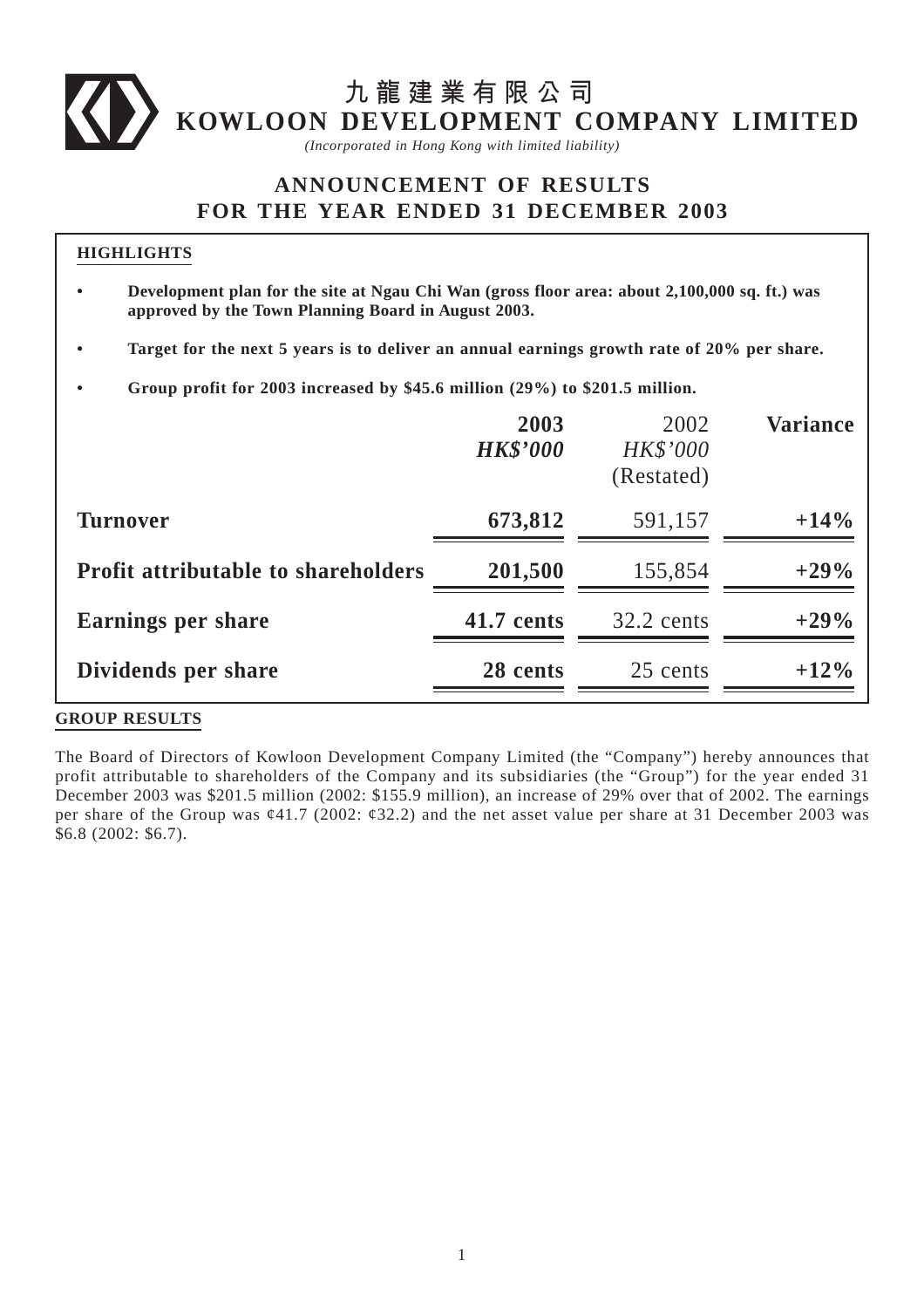## **Consolidated Income Statement**

The audited consolidated results of the Group for the year ended 31 December 2003, together with the comparative figures of 2002 are as follows:

|                                                            | <b>Note</b>    | 2003<br><b>HK\$'000</b> | 2002<br>HK\$'000<br>(Restated) |
|------------------------------------------------------------|----------------|-------------------------|--------------------------------|
| <b>Turnover</b>                                            | $\overline{2}$ | 673,812                 | 591,157                        |
| Other revenue                                              |                | 4,061                   | 7,444                          |
| Depreciation                                               |                | (567)                   | (1,273)                        |
| Staff costs                                                |                | (31, 432)               | (31, 503)                      |
| Cost of inventories                                        |                | (384, 776)              | (319, 637)                     |
| Other operating expenses                                   |                | (24, 934)               | (44, 935)                      |
| <b>Profit from operations</b>                              |                | 236,164                 | 201,253                        |
| Finance costs                                              |                | (11, 036)               | (7,580)                        |
| Share of profits less losses of associated companies       |                | 7,496                   | 2,373                          |
| Profit on disposal of investment in a subsidiary company   |                |                         | 49                             |
| Profit on disposal of investment in associated companies   |                |                         | 589                            |
| Impairment loss on goodwill of an associated               |                |                         |                                |
| company previously charged against investment              |                |                         |                                |
| revaluation reserve                                        |                |                         | (4,000)                        |
| Profit/(Loss) on disposal of investment in                 |                |                         |                                |
| non-trading securities                                     |                | 2,399                   | (4,792)                        |
| <b>Profit before taxation</b>                              |                | 235,023                 | 187,892                        |
| Income tax                                                 | $\mathfrak{Z}$ | (33, 480)               | (30, 497)                      |
| <b>Profit after taxation</b>                               |                | 201,543                 | 157,395                        |
| Minority interests                                         |                | (43)                    | (1, 541)                       |
|                                                            |                |                         |                                |
| Profit attributable to shareholders                        |                | 201,500                 | 155,854                        |
| Dividends attributable                                     |                |                         |                                |
| Interim dividend paid of 6 cents (2002: 5 cents) per share |                | 29,026                  | 24,188                         |
|                                                            |                |                         |                                |
| Final dividend proposed after the balance sheet date of    |                |                         |                                |
| 22 cents $(2002: 20 \text{ cents})$ per share              |                | 124,689                 | 96,754                         |
|                                                            |                | 153,715                 | 120,942                        |
|                                                            |                |                         |                                |
| <b>Earnings per share</b>                                  | $\overline{4}$ |                         |                                |
| <b>Basic</b>                                               |                | 41.7 cents              | 32.2 cents                     |
| Diluted                                                    |                | N/A                     | 32.2 cents                     |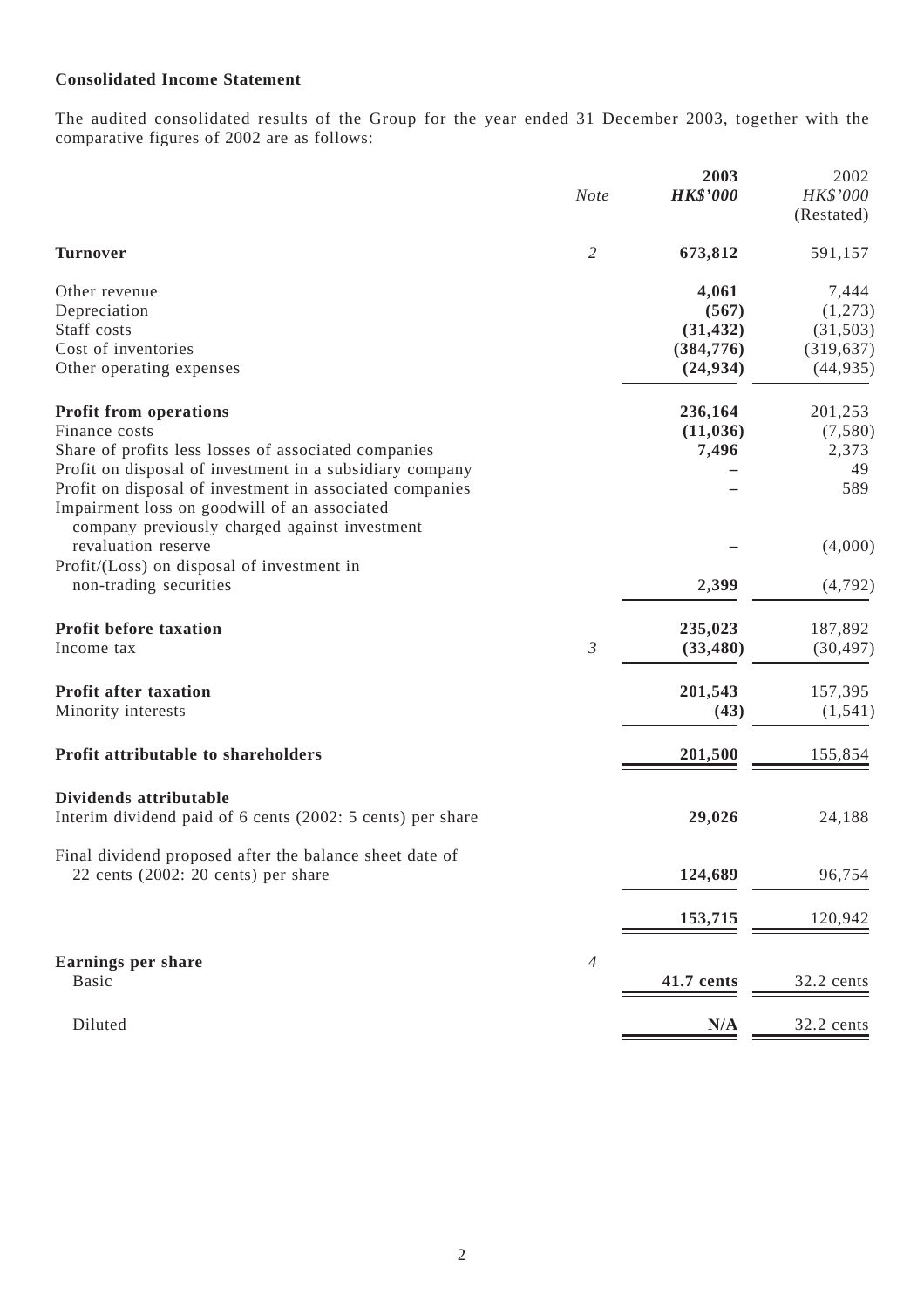*Notes:*

#### **1. Change in accounting policies**

The accounting policies and methods of computation used in the preparation of the Group's account are consistent with those used in the accounts for the year ended 31 December 2002 except that the Group has changed its accounting policy following the adoption of Statements of Standard Accounting Practice ("SSAP") 12 (Revised) "Income Taxes" issued by the Hong Kong Society of Accountants ("HKSA").

In prior years, deferred tax liabilities were provided using the liability method in respect of the taxation effect arising from all material timing differences between the accounting and tax treatment of income and expenditure, which were expected with reasonable probability to crystallize in the foreseeable future. Deferred tax assets were not recognized unless their realization was assured beyond reasonable doubt.

With effect from 1 January 2003, in order to comply with SSAP 12 (revised) issued by the HKSA, the Group adopted a new policy for deferred tax. Deferred taxation is provided in full, using the balance sheet liability method, on temporary differences arising between the tax bases of assets and liabilities and their carrying amounts in the accounts. Deferred tax assets are recognized to the extent that it is probable that future taxable profit will be available against which the temporary differences can be utilized. As a result of the adoption of this accounting policy, the Group's net assets as at 31 December 2003 have been decreased by \$5,777,781 (2002: \$5,419,638) and the Group's profit attributable to shareholders for the year ended 31 December 2003 have been decreased by \$358,143 (2002: \$5,170,676). The new accounting policy has been adopted retrospectively, with the opening balance of retained profits and the comparative information adjusted for the amounts relating to prior year.

#### **2. Segment information**

#### **(a) Business segments**

|                                                                                            |                                         | Group turnover                         |                                       | <b>Contribution to Group</b><br>operating profit |  |
|--------------------------------------------------------------------------------------------|-----------------------------------------|----------------------------------------|---------------------------------------|--------------------------------------------------|--|
|                                                                                            | 2003<br><b>HK\$'000</b>                 | 2002<br>HK\$'000                       | 2003<br><b>HK\$'000</b>               | 2002<br>HK\$'000                                 |  |
| Continuing operations:                                                                     |                                         |                                        |                                       |                                                  |  |
| Property investment<br>Property development<br>Finance and investments<br>Other businesses | 179,308<br>228,320<br>235,666<br>30,518 | 183,586<br>294,058<br>81,137<br>29,627 | 163,768<br>25,398<br>52,621<br>12,192 | 173,930<br>25,255<br>4,657<br>15,519             |  |
|                                                                                            | 673,812                                 | 588,408                                | 253,979                               | 219,361                                          |  |
| Discontinued operations:                                                                   |                                         |                                        |                                       |                                                  |  |
| Other businesses                                                                           |                                         | 2,749                                  |                                       | (98)                                             |  |
|                                                                                            | 673,812                                 | 591,157                                | 253,979                               | 219,263                                          |  |
| Unallocated group expenses                                                                 |                                         |                                        | (17, 815)                             | (18,010)                                         |  |
| Profit from operations                                                                     |                                         |                                        | 236,164                               | 201,253                                          |  |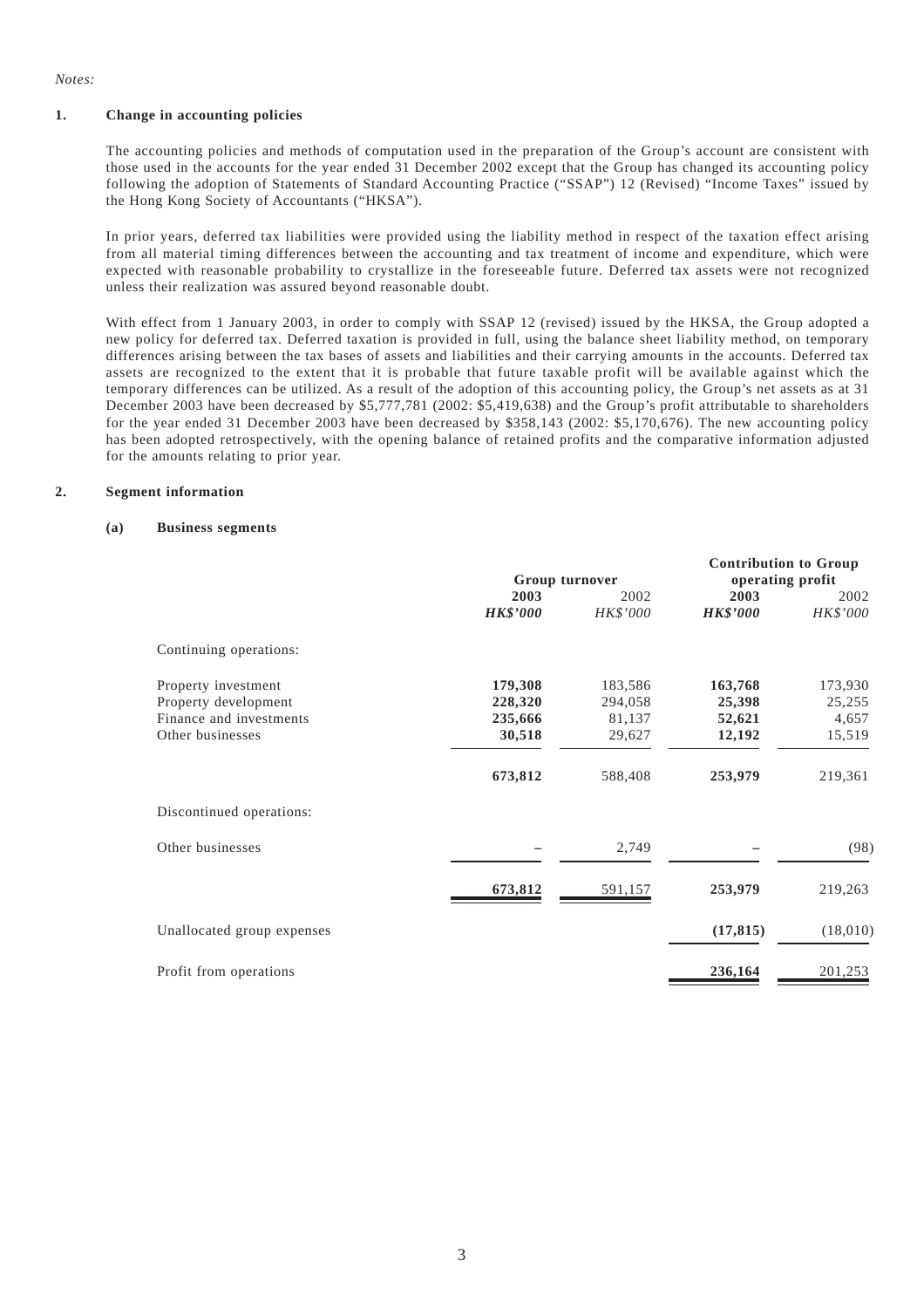#### **(b) Geographical segments**

|    |                                         | Group turnover  |          | <b>Contribution to Group</b><br>operating profit |            |
|----|-----------------------------------------|-----------------|----------|--------------------------------------------------|------------|
|    |                                         | 2003            | 2002     | 2003                                             | 2002       |
|    |                                         | <b>HK\$'000</b> | HK\$'000 | <b>HK\$'000</b>                                  | HK\$'000   |
|    | Hong Kong                               | 621,185         | 558,832  | 198,924                                          | 185,668    |
|    | North America                           | 23,431          | 12,201   | 23,281                                           | 2,234      |
|    | Europe                                  | 27,298          | 16,676   | 12,712                                           | 12,505     |
|    | Others                                  | 1,898           | 3,448    | 1,247                                            | 846        |
|    |                                         | 673,812         | 591,157  | 236,164                                          | 201,253    |
| 3. | Income tax                              |                 |          |                                                  |            |
|    |                                         |                 |          | 2003                                             | 2002       |
|    |                                         |                 |          | <b>HK\$'000</b>                                  | HK\$'000   |
|    |                                         |                 |          |                                                  | (Restated) |
|    | Current tax - Hong Kong                 |                 |          | 24,043                                           | 24,022     |
|    | Deferred tax                            |                 |          |                                                  |            |
|    | - Current year                          |                 |          | 5,792                                            | 5,629      |
|    | - Attributable to change in tax rate    |                 |          | 1,172                                            |            |
|    |                                         |                 |          | 31,007                                           | 29,651     |
|    | Share of associated companies' taxation |                 |          |                                                  |            |
|    | - Hong Kong                             |                 |          | 276                                              | 201        |
|    | $-$ Overseas                            |                 |          | 2,197                                            | 645        |
|    |                                         |                 |          | 33,480                                           | 30,497     |

Hong Kong profits tax has been provided for at the rate of 17.5% (2002: 16%) on the estimated assessable profits. Overseas taxation has been provided for at the applicable tax rates ruling in the respective jurisdictions.

#### **4. Earnings per share**

#### **(a) Basic earnings per share**

The calculation of basic earnings per share is based on the profit attributable to ordinary shareholders of \$201,499,732 (2002: \$155,854,039 (restated)) and 483,767,850 ordinary shares (2002: 483,767,850 ordinary shares) in issue during the year.

#### **(b) Diluted earnings per share**

In 2002, the calculation of diluted earnings per share was based on the profit attributable to ordinary shareholders of \$155,854,039 (restated) and the weighted average of 483,898,016 ordinary shares after adjusting for the effects of dilutive potential ordinary shares in respect of share options granted. All the outstanding share options were surrendered at a price of \$0.58 per share during the unconditional cash offer made by Intellinsight Holdings Limited, the immediate holding company of the Group, and were cancelled in January 2002.

No diluted earnings per share for the year has been presented as the Company has no dilutive potential ordinary shares for the year.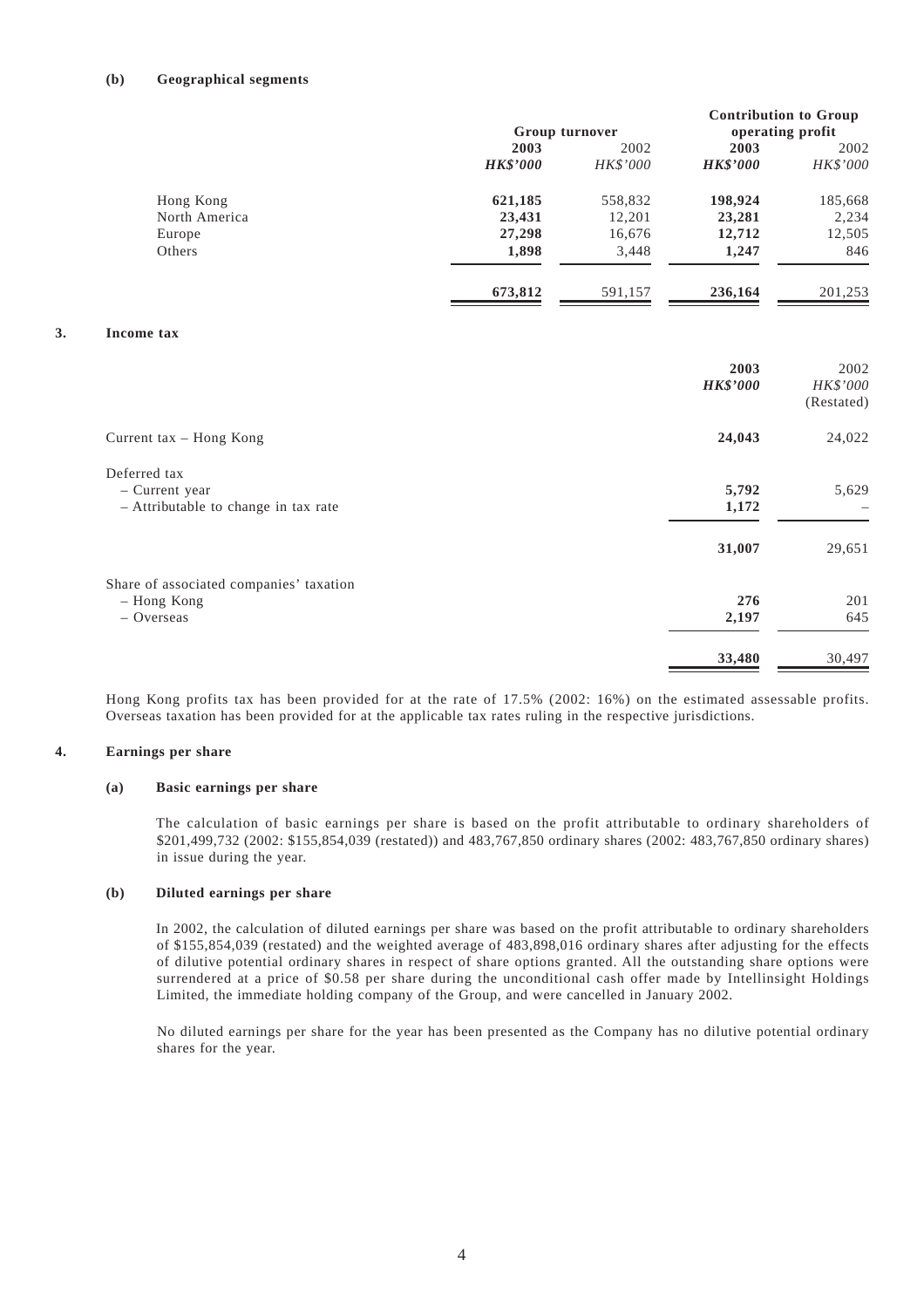### **DIVIDENDS**

Being optimistic about the Group's continuous growth in profit in 2004, the Board of Directors recommends the payment of a final dividend of  $\&$  22 per share (2002:  $\&$  20 per share) for 566,767,850 shares after the issue of 83,000,000 new shares in January 2004. The final dividend is expected to be paid on 4 May 2004 following approval at the Annual General Meeting to be held on 3 May 2004 and together with the interim dividend of ¢6 per share paid on 30 October 2003, gives an aggregate dividend of ¢28 per share for 2003 (2002: ¢25 per share) and represents an increase of 12% over that of 2002. Total dividend for 2003 amounts to \$153.7 million which is 27.1% over last year's figure of \$120.9 million.

#### **CLOSURE OF REGISTER OF MEMBERS**

The Register of Members of the Company will be closed from Monday, 26 April 2004 to Monday, 3 May 2004, both dates inclusive. To qualify for the final dividend, all transfers accompanied by the relevant share certificates must be lodged with the Company's Registrars, Computershare Hong Kong Investor Services Limited, at Shops 1712-6, 17th Floor, Hopewell Centre, 183 Queen's Road East, Wanchai, Hong Kong not later than 4:00 p.m. on Friday, 23 April 2004.

#### **BUSINESS REVIEW**

In January 2003, the Group acquired all the residential units of The Bonham Mansion at Mid-levels which were subsequently 100% sold in September. All 75 units of the residential tower La Maison Du Nord in Kennedy Town were launched to the market following completion of the construction in late October 2003 and a majority of those units were sold in 2004. Steady and recurring rental income from investment property remained as a major profit contributor to the Group.

Despite the war in Iraq and the outbreak of Severe Acute Respiratory Syndrome ("SARS") in 2003, the management took advantage of the low interest rate environment and actively made some financial investments. Profit from those investments constitutes an important portion of the Group's 2003 profit which has achieved a 29 % increase over the profit of 2002.

The management believes that the property market of Macau has begun to recover in 2003 after years of consolidation. As such, in the second half of 2003 it started to negotiate with its controlling shareholder, Polytec Holdings International Limited ("Polytec Holdings") and this subsequently led to the acquisition of an 80% interest in La Baie Du Noble, a property development project in Macau, at a consideration of \$400 million through the acquisition of a wholly-owned subsidiary of Polytec Holdings. Details of the acquisition were provided to shareholders in a circular dated 30 January 2004. The acquisition was approved by independent shareholders on 16 February 2004 and completed on 24 February 2004. Up to March 2004, over 30% of the residential units of La Baie Du Noble have been pre-sold.

The acquisition is a good first step for the Group to invest in the Macau property market. The Group will be continuously looking for good investment opportunities in Macau.

In 2004, rental income from investment properties will continue to be the main profit contributor to the Group. After the completion of the sale of La Maison Du Nord in March 2004, next to come on stream will be sales from the residential units of Padek Palace in Kowloon City which will be offered to the market in the second or third quarter of this year. It is expected that turnover and profit from sale of development properties will increase in 2004.

In January 2004, the Group issued 83,000,000 new shares and raised \$568.55 million to strengthen its capital base and allow the Group to grow rapidly while maintaining stability.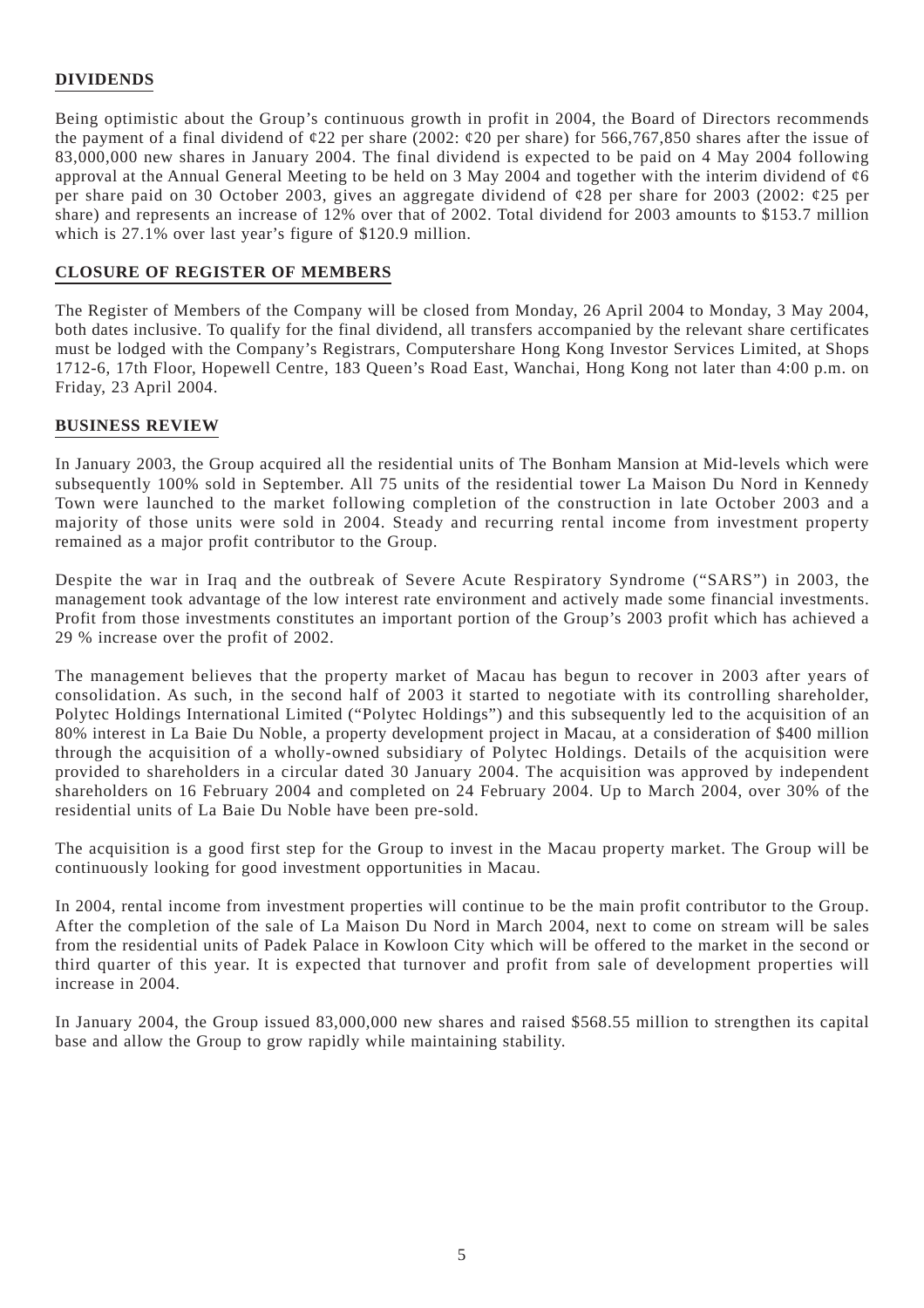#### **REVIEW OF OPERATIONS**

#### **PROPERTY INVESTMENTS**

Due to the general downward pressure on the overall office rental in Hong Kong last year, it was inevitable for tenancies to be renewed at lower rates. The reduction in rental rates had caused the gross rental income generated by the investment property portfolio of the Group in 2003 to drop by \$4.3 million or 2.34% to \$179.3 million (2002: \$183.6 million). As both New Mandarin Plaza and Sino Centre contributed a full year rental to the results of the Group in 2003, an increase in rental income from these two properties have been recorded for the year under review.

#### **Commercial properties**

In line with the Group's decision to transform Pioneer Centre into a youth-oriented focal point in Mongkok, the Group has initiated a renovation programme for the shopping mall of Pioneer Centre. Partial renovation for the Basement One Floor was completed in 2003 and has successfully drawn in youngster-appeal tenants. A new layout has been planned for the First Floor of the shopping mall in an effort to enhance customer flow and sales of retail tenants. The Group also intends to renovate the Second and Third Floor of the shopping mall along the same line in 2004. It is expected that the alteration works may have short term negative impacts on rental, but management believes that the new layout will eventually boost rental values of the shops in the longer term.

Pioneer Centre has been able to maintain its occupancy at a high level. Occupancy rate as at 31 December 2003 for office space was 96.33% (2002: 97.74%) while that for the retail shops was 95.92% (2002: 96.05%). Total rental income generated from Pioneer Centre declined modestly to \$148.9 million in 2003 from \$159.2 million last year.

The 20th Floor of Argyle Centre Phase 1 in Mongkok was fully let at the end of both 2003 and 2002. Due to its relatively stable tenant list, this property was able to maintain its rental income at last year's level of \$2.6 million.

Rental contribution from the retail shops on the First Floor of the Commercial Podium of New Mandarin Plaza in Tsimshatsui East for the full year of 2003 amounted to \$7.3 million as against \$6.2 million recorded for the nine months in 2002 when the shops were acquired. Occupancy of the shops improved slightly from 79.25% as at 31 December 2002 to 80.90% at the end of 2003.

The 51 retail shops in Sino Centre, Mongkok acquired by the Group in June 2002 achieved an occupancy rate of 95.06% at year end (2002: 94.30%). The shops' rental contribution for the full year of 2003 totalled \$13 million as compared to \$6.7 million for 6 months in 2002.

#### **Residential properties**

Leasing of the serviced apartments of The Elgin (in Mid-levels) improved in the year under review due to the adoption of more competitive rental rates. Average occupancy increased from 61.03% in 2002 to 88% in 2003.

#### **Car parks**

Income from car parks of the Group decreased in 2003 in line with the weak economy.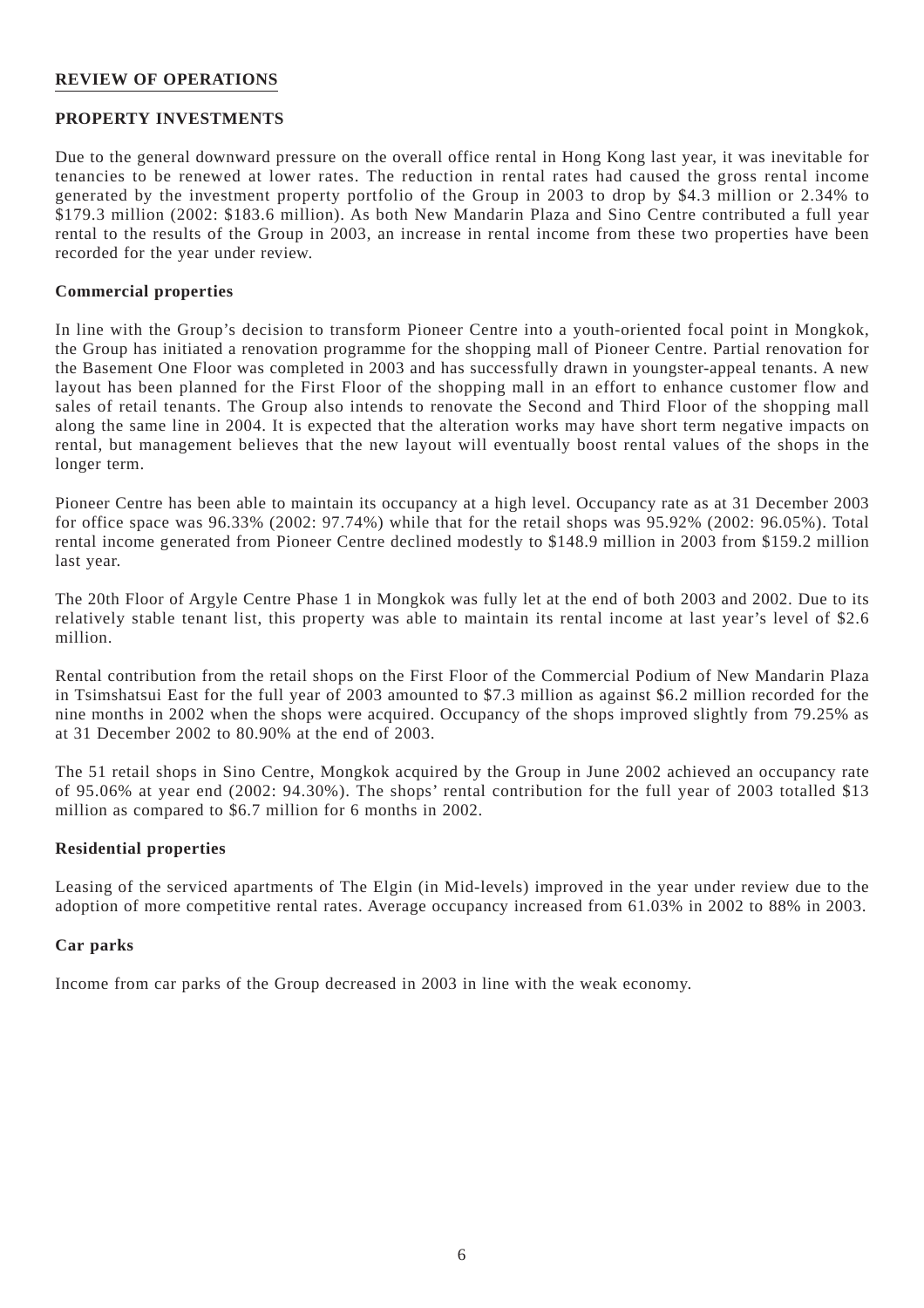### **PROPERTY SALES**

### **Development projects completed during the year**

During the year, the Group completed the following developments:

| Location                                                                    | <b>Usage</b> | Group's<br><b>Interest</b> | Attributable<br>Gross<br><b>Floor Area</b> |
|-----------------------------------------------------------------------------|--------------|----------------------------|--------------------------------------------|
|                                                                             |              | (%)                        | (sq, ft.)                                  |
| $\mathbf{1}$<br>The Bonham Mansion<br>No. 63 Bonham Road<br>Hong Kong       | Residential  | 100                        | 62,712                                     |
| 2.<br>La Maison Du Nord<br>No. 12 North Street<br>Kennedy Town<br>Hong Kong | Residential  | 100                        | 34,365                                     |
|                                                                             |              |                            | 97,077                                     |

In light of the weak economy and SARS outbreak in the first half of 2003, management had delayed completion dates for some of the Group's development projects. As a result, only the residential units of The Bonham Mansion at 63 Bonham Road, Mid-levels acquired by the Group in January 2003 were launched to the market after the SARS outbreak. Sale of all 104 units of The Bonham Mansion was finalized in September the same year contributing a moderate profit to the Group in 2003. As the Group has postponed the sale of the residential units of La Maison Du Nord at 12 North Street, Kennedy Town, a majority of the units was only sold in 2004. Following completion of the sale of all the units of La Maison Du Nord in March, the relevant profits will be reflected in the results of 2004. Due to the aforesaid reason, turnover from sale of properties in 2003 declined to \$228.3 million from \$294.1 million recorded for 2002.

### **PROPERTY DEVELOPMENT**

### **Progress of development projects**

The progress of the Group's development projects is summarized as follows:

|    | Location                                                                      | <b>Usage</b> | Group's<br><b>Interest</b><br>(%) | Attributable<br>Gross<br><b>Floor Area</b><br>(sq. ft.) | <b>Status</b>                                | <b>Expected</b><br>Date of<br>Completion |
|----|-------------------------------------------------------------------------------|--------------|-----------------------------------|---------------------------------------------------------|----------------------------------------------|------------------------------------------|
|    | Hong Kong                                                                     |              |                                   |                                                         |                                              |                                          |
| 1. | Padek Palace<br>No. 377<br>Prince Edward Road West<br>Kowloon City<br>Kowloon | Residential  | 100                               | 54,876                                                  | Interior fitting<br>out works in<br>progress | Mid 2004                                 |
| 2. | Nos. 31 & 31A-G<br>Robinson Road<br>Mid-Levels<br>Hong Kong                   | Residential  | 100                               | 128,084                                                 | Superstructure<br>works in progress          | End of 2005/<br>Early 2006               |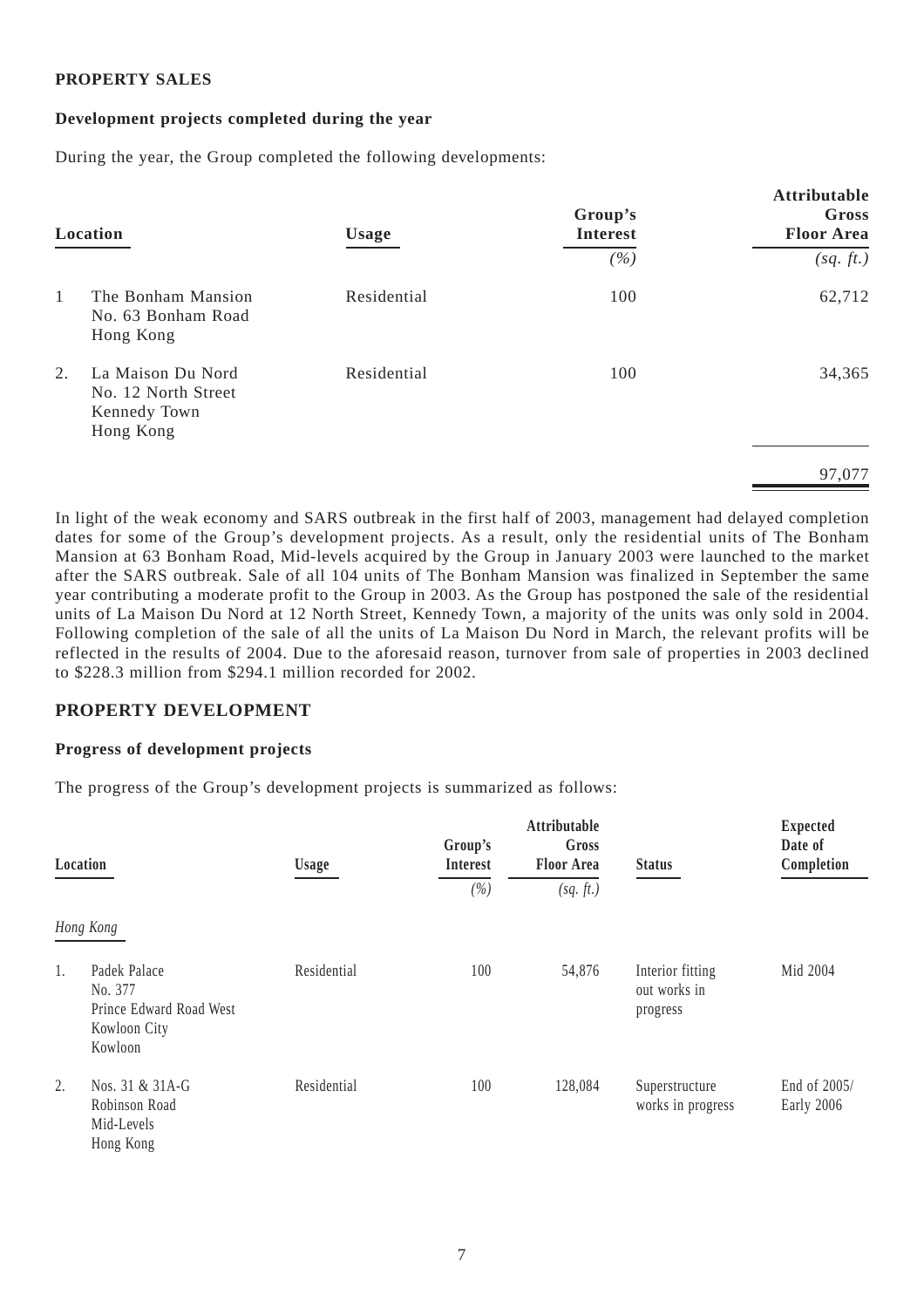| 3.    | No. 33<br>Ka Wai Man Road<br>Kennedy Town<br>Hong Kong                 | Residential                      | A Joint Venture<br>with the Urban<br>Renewal<br>Authority | 78,372    | Foundation<br>works in progress     | 1st half of<br>2006 |
|-------|------------------------------------------------------------------------|----------------------------------|-----------------------------------------------------------|-----------|-------------------------------------|---------------------|
| 4.    | No. 35 Clear Water Bay Road<br>Ngau Chi Wan<br>Kowloon                 | Commercial<br>and<br>Residential | 100                                                       | 2,101,428 | Land premium<br>in negotiation      | 2007/2008           |
| Macau |                                                                        |                                  |                                                           |           |                                     |                     |
| 5.    | La Baie Du Noble<br>Lote S<br>Novos Aterros da<br>Areia Preta<br>Macau | Commercial<br>and<br>Residential | 80                                                        | 1,280,000 | Superstructure<br>works in progress | 2nd half of<br>2005 |
|       |                                                                        |                                  |                                                           | 3,642,760 |                                     |                     |

### *Padek Palace at 377 Prince Edward Road West, Kowloon City*

Padek Palace is a 22-storey deluxe residential tower featuring a clubhouse, 51 car parks, a swimming pool and 68 residential units. The property will be launched to the market in the middle of 2004 following the issue of a Certificate of Compliance.

#### *31 & 31A-G Robinson Road, Mid-Levels*

The development is being developed into a deluxe residential tower comprising a swimming pool, car parks, a clubhouse and recreational facilities. In view of the current robust demand for luxurious residential units, management has decided to modify the design and layout plans for the whole project. Construction work is scheduled to commence in the middle of 2004 following completion of the design modification.

#### *33 Ka Wai Man Road, Kennedy Town*

This residential project joint-ventured with the Urban Renewal Authority involves the development of a high class residential tower with car parks, a clubhouse and a swimming pool.

#### *35 Clear Water Bay Road, Ngau Chi Wan*

The site will be developed into a comprehensive residential development with a shopping mall and community facilities. The development plan was approved by the Town Planning Board in August 2003. Site formation and foundation work are expected to commence in the fourth quarter of 2004.

#### *La Baie Du Noble at Lote S, Novos Aterros da Areia Preta, Macau*

This 80% owned development project involves the development of a luxury coast-front residential property comprising five residential blocks erected over a 3-storey commercial, car parking and recreation podium.

#### **PROPERTY MANAGEMENT**

The Group is committed to offer a quality management service to the residents and tenants of residential and commercial properties it manages. As at 31 December 2003, the size of the property portfolio managed by its subsidiary, Country House Property Management Limited, was about 816,000 sq. ft. La Maison Du Nord at 12 North Street, Kennedy Town added another 34,400 sq. ft. to this management portfolio in February 2004.

In 2003, the Group's property management associate added 226,000 sq. ft. in Kwong Fuk Shopping Centre to its management portfolio.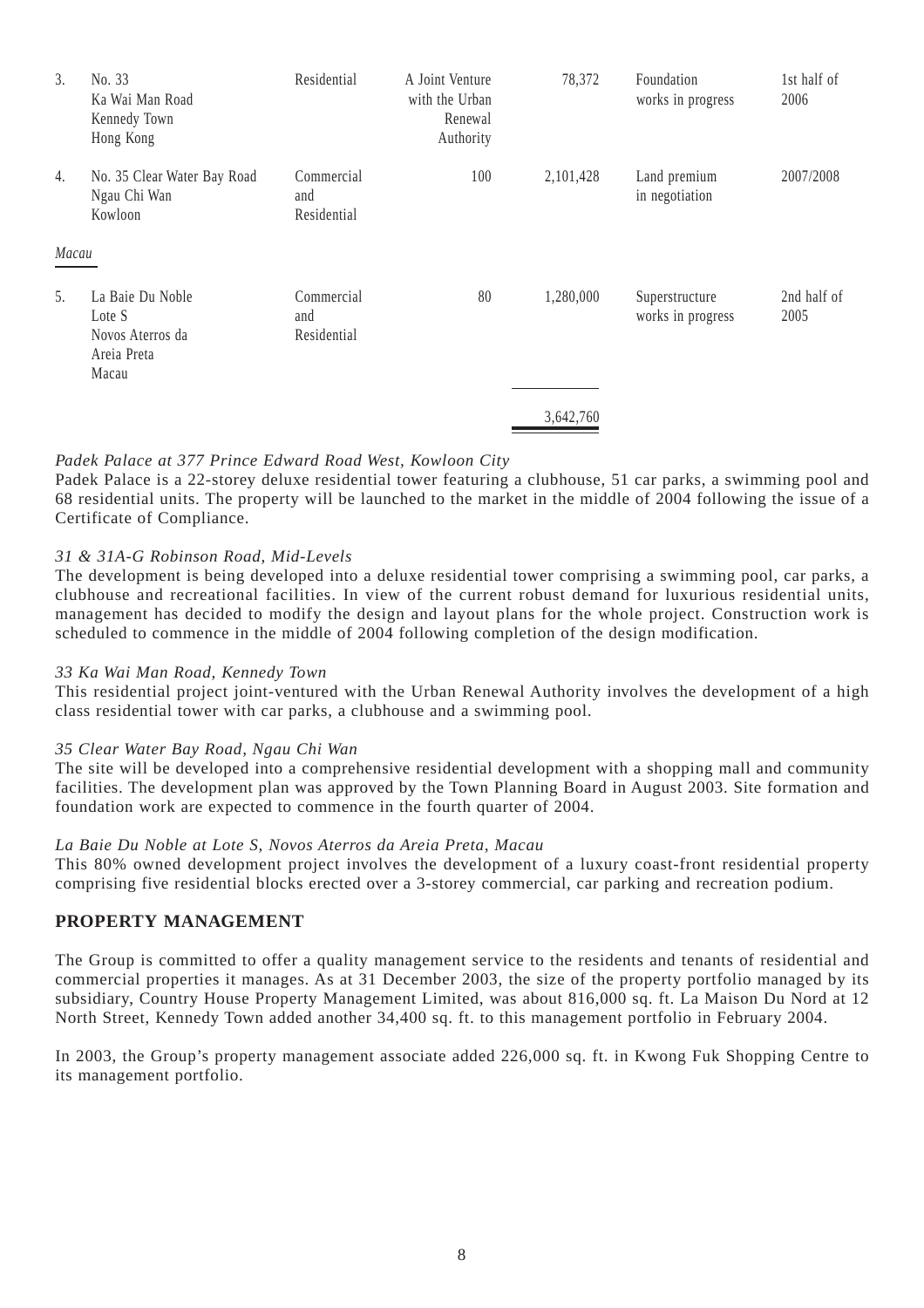### **OTHER BUSINESSES**

### **Financial Services**

The money-lending business of Kowloon Development Finance Limited has made a reasonable profit contribution to the Group in 2003. Kowloon Development Finance Limited is mainly involved in the provision of property mortgages, including second mortgages to home-purchasers and investors in the Group's property developments.

### **Film Distribution**

Films from the Group's film library made a small profit contribution to the Group in 2003.

### **Distribution and Sale of Footwear**

The Group's 20% interest in Southern Success Corporation, a wholesaler and retailer of footwear, has contributed \$3.5 million to the Group's profit in 2003 as compared to \$0.7 million for the previous year. The management of Southern Success Corporation remains optimistic on the company's performance in 2004.

### **STAFF REMUNERATION AND TRAINING**

The Group (excluding associates) employed 135 employees at the year end date. Staff remuneration for the year amounted to \$31.4 million. The Group provides medical benefits and retirement schemes to all employees who are remunerated based on their capabilities and performance. In-house training and external training opportunities are also provided to employees. The Group has a share option scheme which was approved by the shareholders on 21 May 2003, and staff and Directors are entitled to be granted share options under the scheme.

### **FINANCIAL REVIEW**

### **FINANCIAL RESOURCES AND BANK BORROWINGS**

The total bank borrowings of the Group as at 31 December 2003 were \$2,209 million, an increase of \$686 million from last year's figure. The increase in bank loans was attributable to capital expenditure on the Group's development projects and an increase in financial investments. Bank borrowings of about \$370 million or 16.75% are repayable within one year. The gearing ratio calculated on the basis of bank borrowings to shareholders' equity at 31 December 2003 was 67.21% (2002: 46.96%) and subsequently reduced to 42.63% after the allotment of 83 million new shares on 19 January 2004.

All banking facilities are arranged on a floating rate basis. The Group did not enter into any interest rate swap arrangement during the year. Management will closely monitor the interest exposure and consider hedging when appropriate.

Taking into account committed and undrawn financing facilities, the Group has sufficient liquid funds to satisfy its capital commitments and working capital requirements. Recurrent rental income from the Group's investment properties and cash inflow from property sales in Hong Kong and Macau scheduled for 2004 will further strengthen the financial position of the Group.

The Group has little exposure to currency risk as most of the Group's operations are in Hong Kong and transactions are denominated in local currency.

#### **FINANCE AND INVESTMENTS**

As at 31 December 2003, the Group had invested a total of \$458.5 million in financial investments which included \$63.6 million marketable securities and \$388.2 million investment in a note with triple A rating.

In the year under review, the Group's finance and investment activities achieved an increase in net profit to \$44.6 million as compared with \$3.3 million in 2002. The substantial improvement was largely attributable to the consistently low interest rate as foreseen by the management and the conservative approach adopted by the management which steered the Group through financial volatilities during the outbreak of SARS.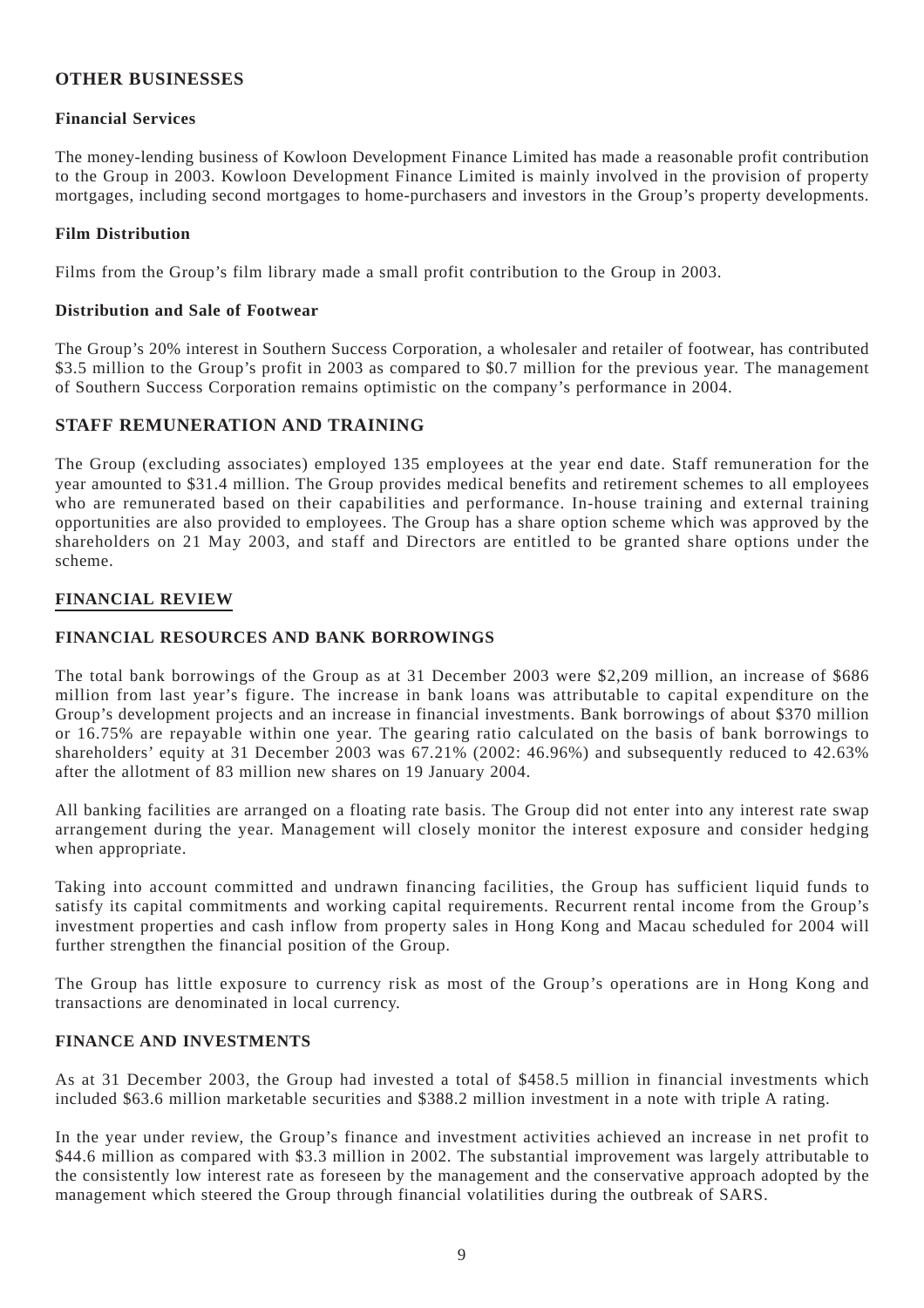### **COMMITMENTS**

As at 31 December 2003, the Group had contracted commitments of \$164.2 million for financial investments and another \$52.7 million for properties.

Commitments authorised but not contracted for were \$232.1 million which related mainly to properties under development.

### **CONTINGENT LIABILITIES AND PLEDGE OF ASSETS**

The Group has given guarantees in the amount of \$7 million to an insurance company in respect of performance bonds entered into by the associates engaged in property management services.

As at 31 December 2003, properties and securities of the Group with an aggregate carrying value of \$3,936.8 million and time deposits of \$5.7 million were pledged to banks to secure credit facilities or as margin for financial investments.

#### **PROSPECTS**

Management believes that the worldwide economy in 2004 will be better than that of 2003 and Hong Kong will continue with its economic recovery which has started in the second half of 2003.

In 2004 the Group will continue to focus on the property sector. It will strive to improve rental income from its portfolio of investment properties and endeavour to expand the landbank of its development properties. The Group will also seek to maintain a stable profit from financial investments in 2004.

While the management remains optimistic about the global and local economic growth in 2004, it will pay attention to the prolonged weak US currency. The price of oil which has advanced to its highest level over the decade and the recent jump in price of raw material, precious metals and commodities will all jeopardize the prevailing low interest rate environment and bring uncertainties to the economy in 2005. Management will closely monitor those uncertainties and take cautious steps to cope with any adverse changes in order to safeguard the investments of the Group.

#### **OTHER INFORMATION**

#### **Purchase, Sale or Redemption of shares**

There was no purchase, sale or redemption by the Company, or any of its subsidiaries, of the Company's shares during the year.

#### **Audit Committee**

The Audit Committee, comprising four Non-executive Directors a majority of whom are Independent Nonexecutive Directors, meets at least twice a year to review interim and final results of the Group prior to recommending them to the Board for approval and to discuss matters relating to the effectiveness of the Group's financial reporting process and internal controls. Senior representatives of the auditors and senior executives of the Company are invited to attend the meetings.

#### **Compliance with the Code of Best Practice**

None of the Directors is aware of any information that would reasonably indicate that the Company was not in compliance with the Code of Best Practice, as set out in Appendix 14 of the Listing Rules, at any time during the year.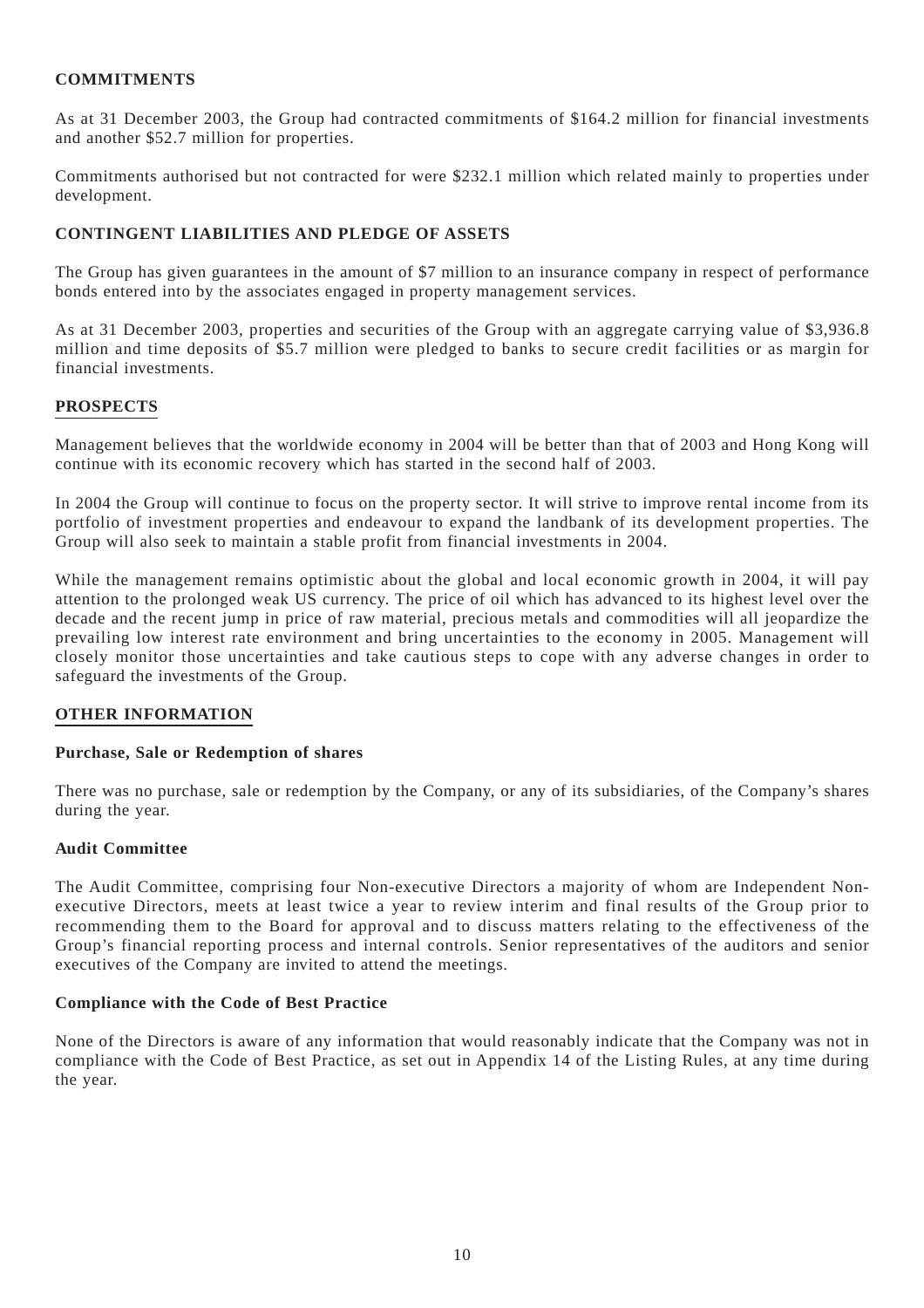*A detailed announcement of results containing all the information required by paragraphs 45(1) to 45(3) of Appendix 16 of the Listing Rules will be published on the websites of The Stock Exchange of Hong Kong Limited (www.hkex.com.hk) and the Group (www.kdc.com.hk) in due course.*

> By Order of the Board **Or Wai Sheun** *Chairman*

Hong Kong, 29 March 2004

# **NOTICE OF ANNUAL GENERAL MEETING**

**NOTICE IS HEREBY GIVEN** that the annual general meeting ("**Meeting**") of Kowloon Development Company Limited (the "**Company**") will be held at the Crystal Ballroom, Basement 3, Holiday Inn Golden Mile Hong Kong, 50 Nathan Road, Kowloon, Hong Kong on Monday, 3 May 2004 at 11:00 a.m. for the following purposes:

#### **As Ordinary Business**

- (1) To receive and consider the audited accounts and the reports of the directors and auditors for the year ended 31 December 2003.
- (2) To declare a final dividend.
- (3) To elect directors and to fix their remuneration.
- (4) To appoint auditors and to authorise the directors to fix their remuneration.

#### **As Special Business**

#### **Ordinary resolutions**

To consider and, if thought fit, to pass the following resolutions:

#### (5) **THAT**:

- (A) subject to paragraph (C), the exercise by the directors of the Company during the Relevant Period of all the powers of the Company to allot, issue and deal with additional shares in the capital of the Company and to make or grant offers, agreements and options which might require the exercise of such power be generally and unconditionally approved;
- (B) the approval in paragraph (A) shall authorise the directors of the Company during the Relevant Period to make or grant offers, agreements and options which might require the exercise of such power after the end of the Relevant Period;
- (C) the aggregate nominal amount of share capital allotted or agreed conditionally or unconditionally to be allotted (whether pursuant to an option or otherwise) by the directors of the Company pursuant to the approval in paragraph (A), otherwise than pursuant to (i) a Rights Issue, (ii) the exercise of options granted under any share option scheme adopted by the Company or (iii) any scrip dividend or similar arrangement providing for the allotment of shares in lieu of the whole or part of a dividend on shares of the Company in accordance with the articles of association of the Company, shall not exceed 20% of the aggregate nominal amount of the share capital of the Company in issue at the date of passing this resolution and the said approval shall be limited accordingly; and
- (D) for the purpose of this Resolution:

"Relevant Period" means the period from the passing of this resolution until whichever is the earliest of:-

- (i) the conclusion of the next annual general meeting of the Company;
- (ii) the expiration of the period within which the next annual general meeting of the Company is required by law and/or the Company's articles of association to be held; and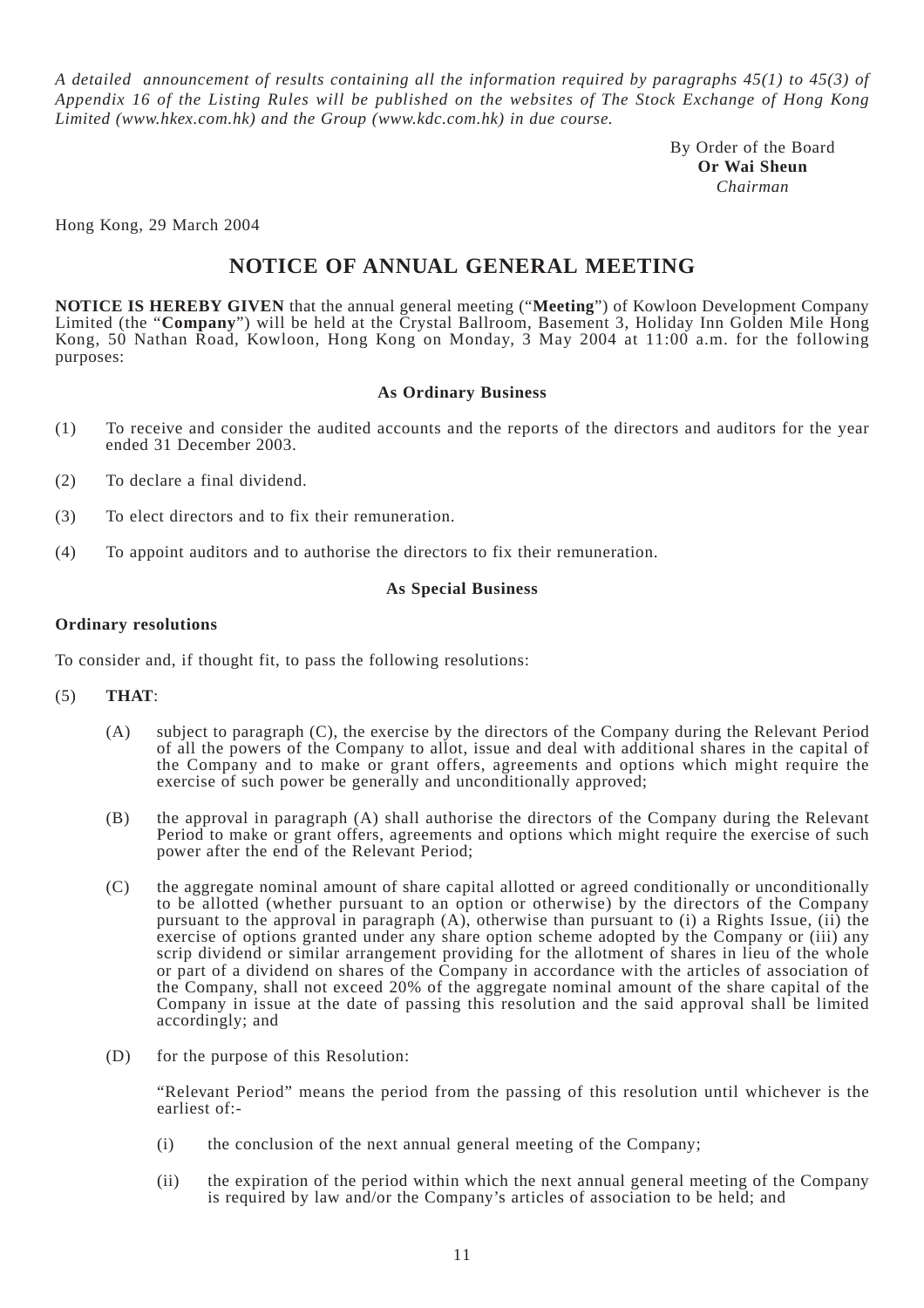(iii) the revocation or variation of the authority given under this resolution by ordinary resolution of the shareholders in general meeting; and

"Rights Issue" means an offer of shares open for a period fixed by the directors of the Company to holders of shares of the Company or any class thereof on the register on a fixed record date in proportion to their then holdings of such shares (subject to such exclusion or other arrangements as the directors of the Company may deem necessary or expedient in relation to fractional entitlements or having regard to any restrictions or obligations under the laws of, or the requirements of any recognised regulatory body or any stock exchange in, Hong Kong or any territory outside Hong Kong).

#### (6) **THAT**:

- (A) subject to paragraph (B) below, the exercise by the directors of the Company during the Relevant Period of all the powers of the Company to purchase shares of the Company, subject to and in accordance with all applicable laws and requirements of the Rules Governing the Listing of Securities in the Stock Exchange of Hong Kong Limited, be generally and unconditionally approved;
- (B) the aggregate nominal amount of shares which may be purchased on The Stock Exchange of Hong Kong Limited or any other stock exchange on which the securities of the Company may be listed and which is recognised for this purpose by the Securities and Futures Commission of Hong Kong and The Stock Exchange of Hong Kong Limited under the Hong Kong Code on Share Repurchases pursuant to the approval in paragraph (A) above shall not exceed 10% of the aggregate nominal amount of the share capital of the Company in issue at the date of passing this resolution and the said approval shall be limited accordingly;
- (C) for the purpose of this Resolution:

"Relevant Period" means the period from the passing of this resolution until whichever is the earliest of:

- (i) the conclusion of the next annual general meeting of the Company;
- (ii) the expiration of the period within which the next annual general meeting of the Company is required by law and/or the Company's articles of association to be held; and
- (iii) the revocation or variation of the authority given under this resolution by ordinary resolution of the shareholders in general meeting.

### (7) **THAT**:

conditional upon the passing of Resolutions (5) and (6) as set out in this notice convening the Meeting of which this Resolution forms part, the general mandate granted to the directors of the Company pursuant to Resolution (5) as set out in this notice convening the Meeting of which this Resolution forms part be and is hereby extended by the addition thereto of an amount representing the aggregate nominal amount of share capital of the Company purchased by the Company under the authority granted pursuant to Resolution (6) as set out in this notice convening the Meeting of which this Resolution forms part, provided that such amount shall not exceed 10% of the aggregate nominal amount of the issued share capital of the Company as at the date of passing this Resolution.

#### **Special resolution**

(8) To amend Articles 2, 16,  $103(A)(vii)$ ,  $104(B)(i)$ -(iii), 109 and 111 of, and to add a new Article 85(C) to the Company's Articles of Association.

> By Order of the Board **Wai Yuk Hing, Monica** *Company Secretary*

Hong Kong, 29 March 2004